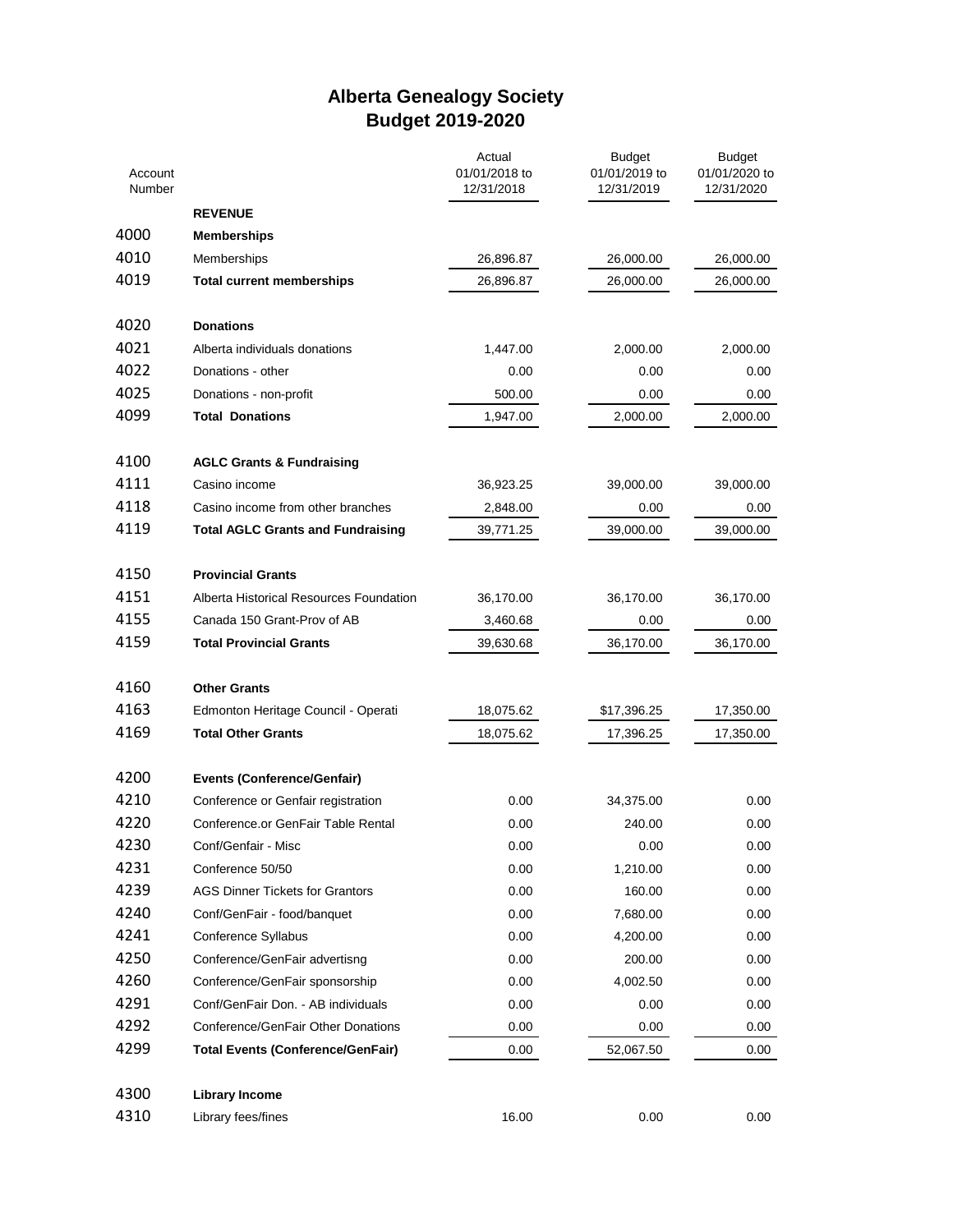| 4312 | Sale of used books                                                  | 32.00      | 100.00             | 50.00        |
|------|---------------------------------------------------------------------|------------|--------------------|--------------|
| 4319 | <b>Total Library Income</b>                                         | 48.00      | 100.00             | 50.00        |
| 4430 | <b>Publications</b>                                                 |            |                    |              |
| 4431 | Relatively Speaking-Subscriptions                                   | 512.23     | 500.00             | 500.00       |
| 4434 | <b>Relatively Speaking-Hard Copy</b>                                | 455.00     | 150.00             | 150.00       |
| 4435 | AGS vital stats/history/cemetery                                    | 143.00     | 0.00               | 50.00        |
| 4436 | Relatively Speaking-PDF                                             | 0.00       | 0.00               | 0.00         |
| 4439 | <b>Total Publications</b>                                           | 1,110.23   | 650.00             | 700.00       |
| 4450 |                                                                     |            |                    |              |
| 4451 | <b>Inventory Sales</b><br>Sale of pins                              | 5.00       | 15.00              | 15.00        |
| 4459 | <b>Total Inventory Sales</b>                                        | 5.00       | 15.00              | 15.00        |
|      |                                                                     |            |                    |              |
| 4490 | <b>Research</b>                                                     |            |                    |              |
| 4495 | Research income                                                     | 3,425.21   | 4,100.00           | 4,100.00     |
| 4499 | <b>Total Research</b>                                               | 3,425.21   | 4,100.00           | 4,100.00     |
| 4500 | <b>Investment Income</b>                                            |            |                    |              |
| 4510 | Interest income                                                     | 192.20     | 1,000.00           | 1,000.00     |
| 4530 | <b>Total Investment Income</b>                                      | 192.20     | 1,000.00           | 1,000.00     |
|      | <b>TOTAL REVENUE</b>                                                | 131,102.06 | 178,498.75         | 126,385.00   |
|      |                                                                     |            |                    |              |
|      | <b>EXPENSE</b>                                                      |            |                    |              |
| 5000 | <b>Membership Expenses</b>                                          |            |                    |              |
| 5002 | AGS memberships                                                     | 185.24     | 250.00             | 250.00       |
| 5010 | Membership awards & certificates                                    | 409.21     | 450.00             | 450.00       |
| 5029 | <b>Total Membership Expense</b>                                     | 594.45     | 700.00             | 700.00       |
| 5060 | <b>Branch Support Expenses</b>                                      |            |                    |              |
| 5069 | <b>Branch Support</b>                                               | 0.00       | 700.00             | 600.00       |
| 5199 | <b>Total Branch Support Expenses</b>                                | 0.00       | 700.00             | 600.00       |
| 5200 | <b>Purchases of Goods &amp; Services</b>                            |            |                    |              |
| 5223 | Relatively Speaking Editor Honorarium                               | 0.00       | 1,875.00           | 1,875.00     |
| 5225 | Relatively Speaking Prod. Ed. Honorarium                            | 0.00       | 1,875.00           | 1,875.00     |
| 5227 | Relatively Speaking postage                                         | 1,677.70   | 1,750.00           | 1,600.00     |
| 5230 | Relatively Speaking printing                                        | 2,320.96   | 2,400.00           | 2,400.00     |
| 5232 | Relatively Speaking Int'l Postage                                   | 206.00     | 225.00             | 225.00       |
| 5235 | Research Expense                                                    | 926.66     | 950.00             | 950.00       |
| 5241 | Genealogy-Children/Youth                                            | 3,614.38   | 250.00             | 250.00       |
| 5249 | <b>Total Purchase of Goods &amp; Services</b>                       | 8,745.70   | 9,325.00           | 9,175.00     |
| 5300 |                                                                     |            |                    |              |
| 5306 | <b>Conference/Genfair Expenses</b><br>Conference 50/50 Cost & Prize | 0.00       |                    |              |
| 5308 | <b>Conference Refunds</b>                                           | 0.00       | 605.00<br>1,000.00 | 0.00<br>0.00 |
| 5309 | Conference Bags                                                     | 0.00       | 450.00             | 0.00         |
| 5310 | Conference Printing/photocopying                                    | 0.00       | 125.00             | 0.00         |
| 5312 | <b>Syllabus Printing</b>                                            | 0.00       | 3,150.00           | 0.00         |
| 5315 | <b>Conference Publicity</b>                                         | 0.00       | 100.00             | 0.00         |
|      |                                                                     |            |                    |              |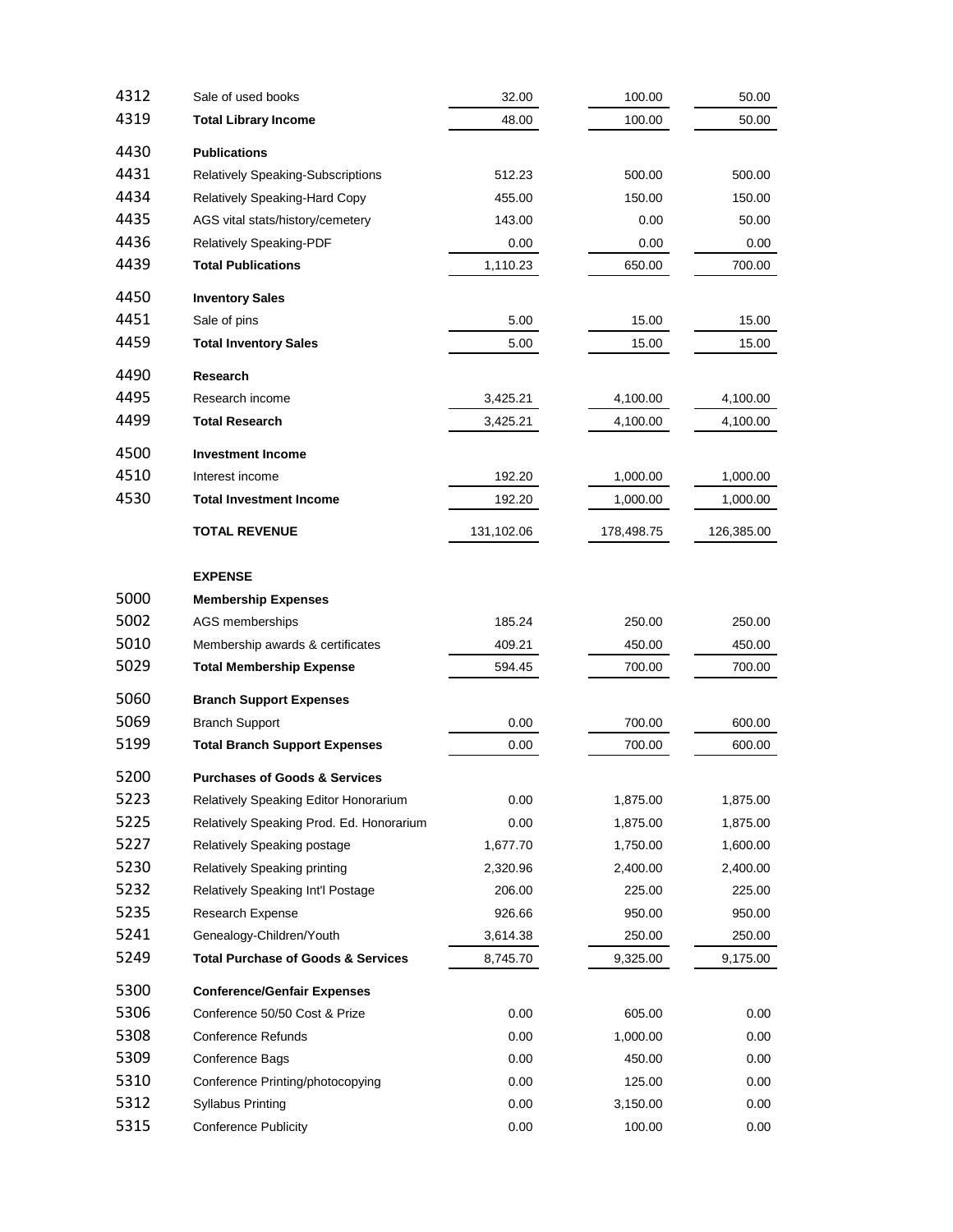| 5320 | Speaker & Grantor Banquet Tickets             | 0.00      | 710.00    | 0.00      |
|------|-----------------------------------------------|-----------|-----------|-----------|
| 5325 | Conference Sound system, etc                  | 0.00      | 0.00      | 0.00      |
| 5330 | Conf Speaker Accommodation                    | 0.00      | 4,500.00  | 0.00      |
| 5332 | Conf Speaker Travel                           | 0.00      | 5,000.00  | 0.00      |
| 5335 | Conference Table Rental Expense               | 0.00      | 0.00      | 0.00      |
| 5340 | Conf/Genfair Venue (Radisson)                 | 0.00      | 22,000.00 | 300.00    |
| 5341 | Conf/GenFair Venue Decorations                | 0.00      | 250.00    | 0.00      |
| 5342 | Conf/GenFair Tip                              | 0.00      | 3,740.00  | 0.00      |
| 5343 | Conf/GenFair Tax                              | 0.00      | 1,100.00  | 0.00      |
| 5345 | Conference - Virtual Conferencing             | 0.00      | 0.00      | 0.00      |
| 5348 | <b>Conference Tours</b>                       | 0.00      | 100.00    | 0.00      |
| 5349 | Speaker Friday Evening Social                 | 0.00      | 300.00    | 0.00      |
| 5350 | Conf/Genf Honorarium                          | 0.00      | 7,500.00  | 0.00      |
| 5351 | <b>Bank Charges</b>                           | 0.00      | 1,031.25  | 0.00      |
| 5399 | <b>Total Conference or Genfair Expense</b>    | 0.00      | 51,661.25 | 300.00    |
| 5400 | <b>Facility Expenses</b>                      |           |           |           |
| 5405 | Cleaning & maintenance supplies               | 1,430.19  | 1,450.00  | 1,450.00  |
| 5410 | Computer supplies & accessories               | 185.95    | 200.00    | 200.00    |
| 5415 | Insurance                                     | 8,408.04  | 8,408.00  | 8,500.00  |
| 5420 | Internet, telephone & fax                     | 2,130.70  | 2,250.00  | 2,250.00  |
| 5430 | Office supplies                               | 2,504.50  | 2,000.00  | 2,000.00  |
| 5435 | Rent                                          | 29,929.40 | 31,000.00 | 31,000.00 |
| 5440 | Office and Library security                   | 497.07    | 300.00    | 300.00    |
| 5499 | <b>Total Facility Expense</b>                 | 45,085.85 | 45,608.00 | 45,700.00 |
| 5500 | <b>Grants &amp; Fundraising Expense</b>       |           |           |           |
| 5515 | AGS non-AGLC Fundraising                      | 237.84    | 500.00    | 250.00    |
| 5549 | <b>Total Grants &amp; Fundraising Expense</b> | 237.84    | 500.00    | 250.00    |
| 5550 | <b>Library Expenses</b>                       |           |           |           |
| 5555 | Books (100% GST Rebate)                       | 105.00    | 250.00    | 250.00    |
| 5599 | <b>Total Library Expense</b>                  | 105.00    | 250.00    | 250.00    |
| 5600 | <b>Meeting Expense</b>                        |           |           |           |
| 5605 | AGM-Board Travel, Venue Rent                  | 1,324.26  | 2,500.00  | 2,500.00  |
| 5610 | Virtual meetings                              | 1,487.61  | 650.00    | 650.00    |
| 5615 | Meeting Food & beverages                      | 148.43    | 200.00    | 200.00    |
| 5625 | Retreat/Workshop                              | 2,310.00  | 2,400.00  | 2,400.00  |
| 5630 | <b>Meeting Travel Expenses</b>                | 6,232.00  | 6,000.00  | 6,000.00  |
| 5632 | <b>Meeting Hotel Expenses</b>                 | 970.44    | 1,392.50  | 1,350.00  |
| 5635 | Printing & Postage for AGM                    | 672.50    | 750.00    | 650.00    |
| 5649 | <b>Total Meeting Expense</b>                  | 13,145.24 | 13,892.50 | 13,750.00 |
| 5700 | <b>Office Equipment &amp; Furnishings</b>     |           |           |           |
| 5705 | Computer & peripheral equipment               | 122.99    | 200.00    | 100.00    |
| 5710 | Furniture                                     | 184.49    | 100.00    | 100.00    |
| 5720 | Office Equipment Repair & Maint.              | 100.00    | 100.00    | 100.00    |
| 5799 | <b>Total Office Equip &amp; Furnishings</b>   | 407.48    | 400.00    | 300.00    |